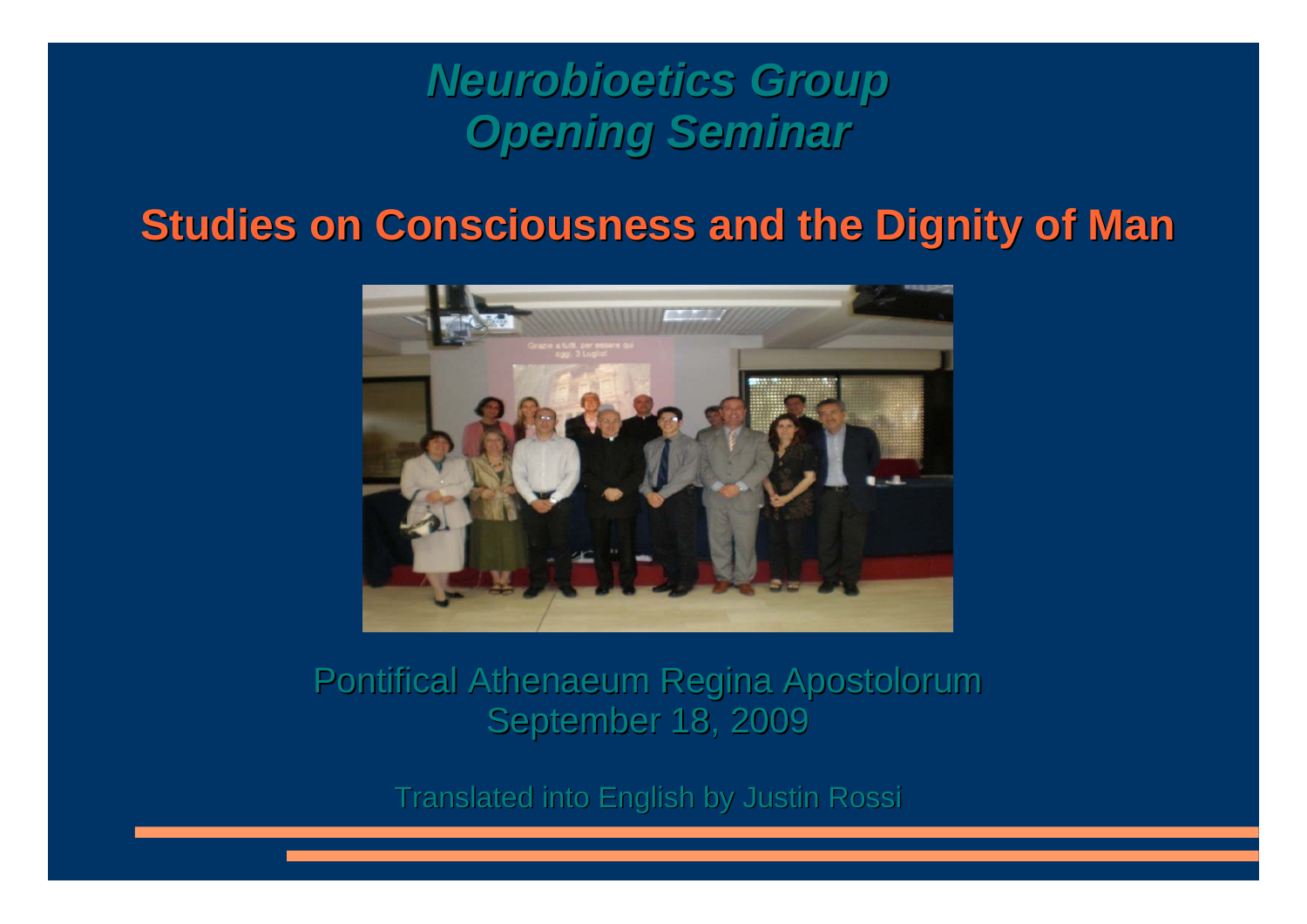## *WhatisNeurobioethics Neurobioethics?*

- The term neurobioethics\* was introduced in 2005 by James Giordano, Ph.D., American neuroscientist and neuroethicist, Director of Neurotechnology Studies at the Potomac Institute for Policy Studies in Arlington, Virginia, and a Fellow in Philosophical Psychology at Blackfriar's Hall, Oxford University.
- Underscored the role of humanities and social sciences in ethical questions raised by modern neuroscience.



\*www.neurobioethics.org/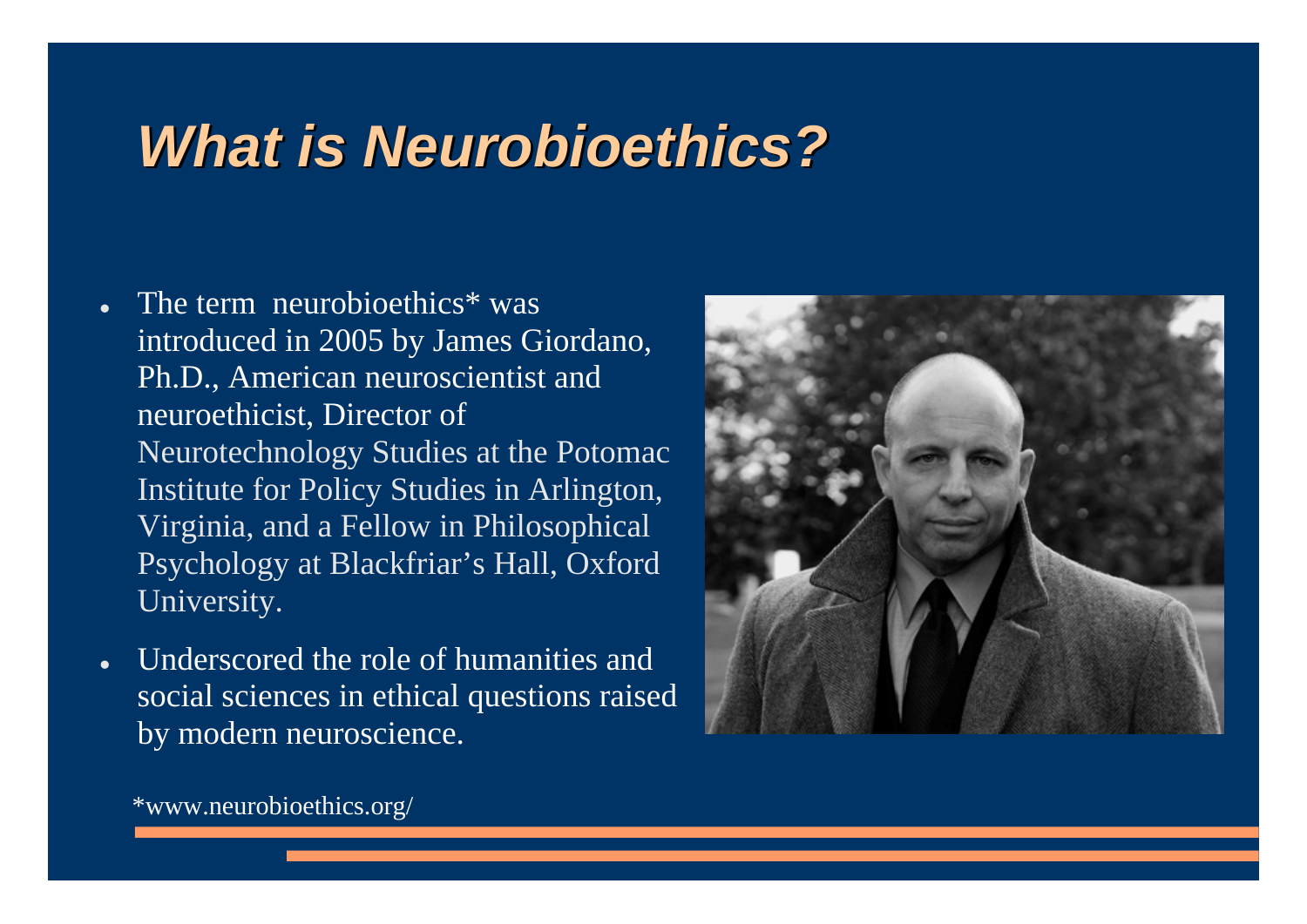# *Our Definition of Neurobioethics*

#### **A scientific discipline that:**

- **Derives** a multi-disciplinary approach from bioethics then applies it to ethical questions of neuroscience with full respect to the Human Person—as understood in its ontological multidimensionality—and fully applies a teleological organicity to human life.
- **Avails** itself of empirical science in a continuous and balanced dialogue with the humanities, having adopted a precise notion of the Human Person and having it as both the nucleus and the objective of study and research activities.
- **Turns** particlar attention toward scientific data, derived from the most recent studies on neurobiological dimensions, and toward implications for the aforementioned concept of the Human Person, inescapable social and legal implications of new types of knowledge, and their application to man.
- **Is distinguished** from bioethics by a particularly critical and detailed reflection on the nature of the Human Person, its dynamism, and its capacity to relate to itself and its meaning that for us covers, in light of recent neuroscientific discoveries, an integral human development and better ways to realize it (i.e. "human flourishing").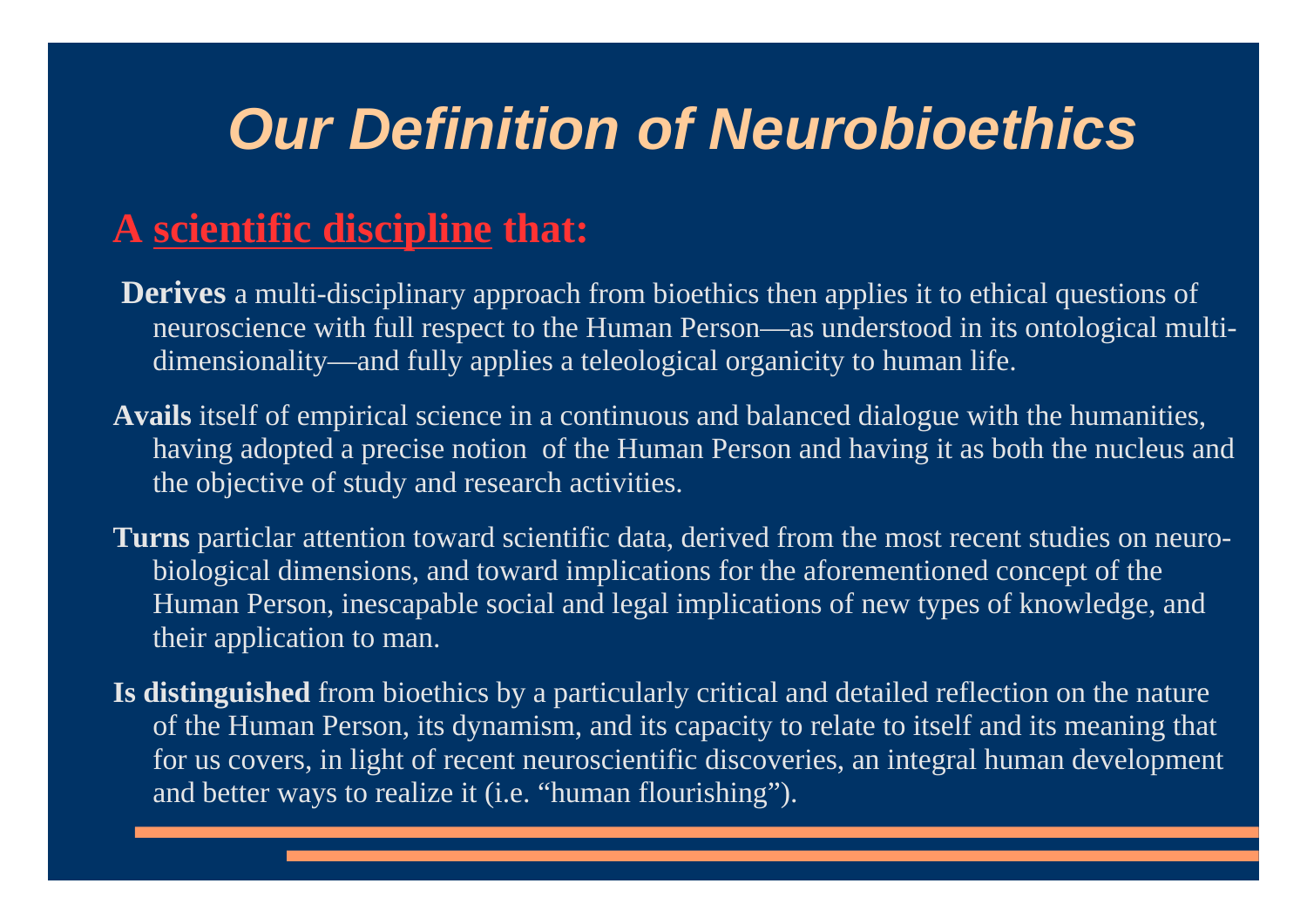### *Who are we?*

**Date of Founding: March 20, 2009** 

**• Place of birth:** Ateneo Pontificio Regina Apostolorum **• Defining Attributes:** 

**A multidisciplinary group of more than twenty professionals and scholars (including 3 foreign collaborators) that meet periodically, work in research groups, and contact each other frequently—sharing principals, values, interests and experiences...in a friendly environment!**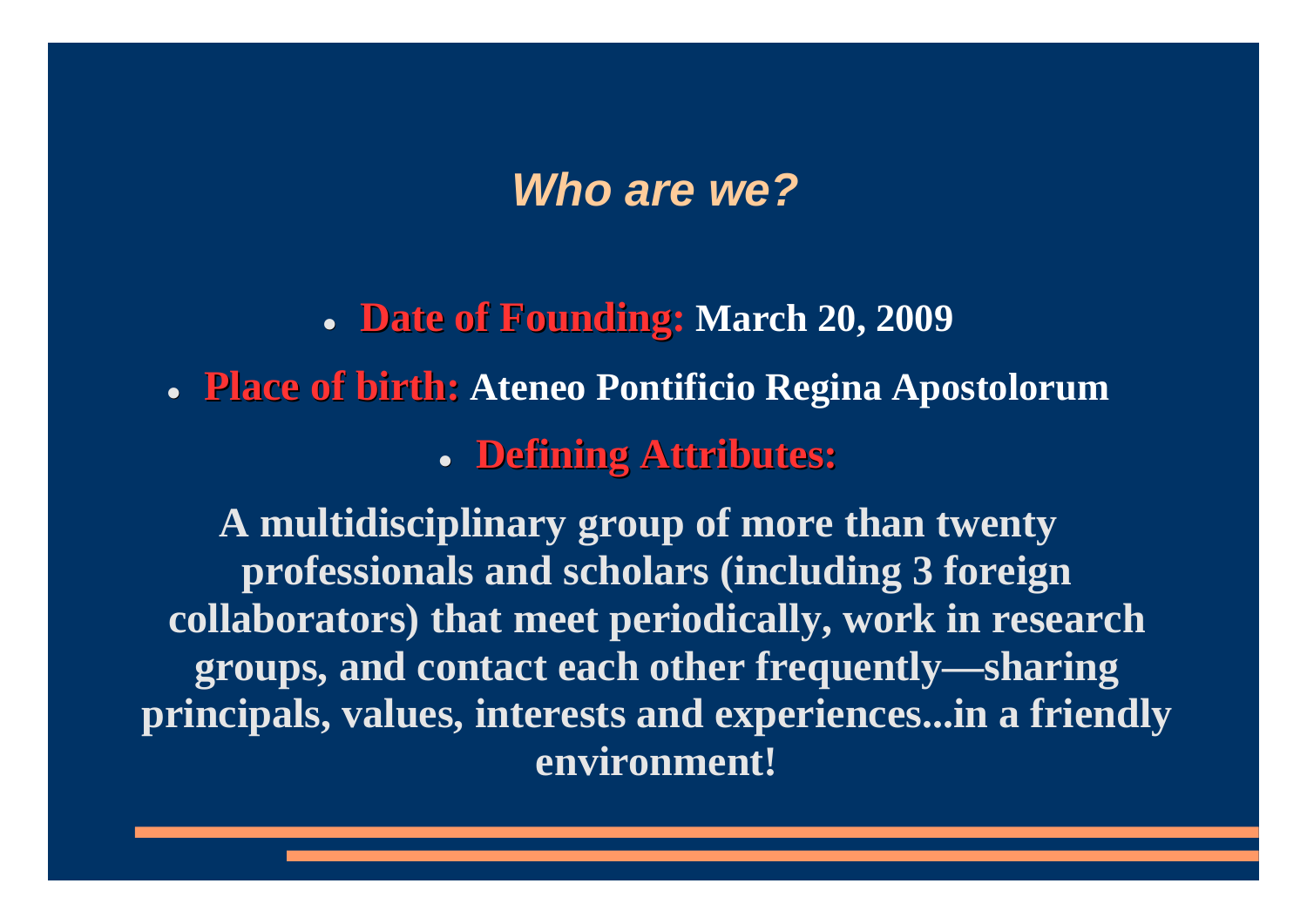- Create a forum of professionals and scholars from various backgrounds to adopt an authentically interdisciplinary approach to ethical questions of Neuroscience and "Neuroethics."
- Promote internal dialogue and debate about the prevailing arguments, availing ourselves of a deep and critical analysis of the scientific data.
- Integrate methodology with the contributions of philosophical and anthropological principles.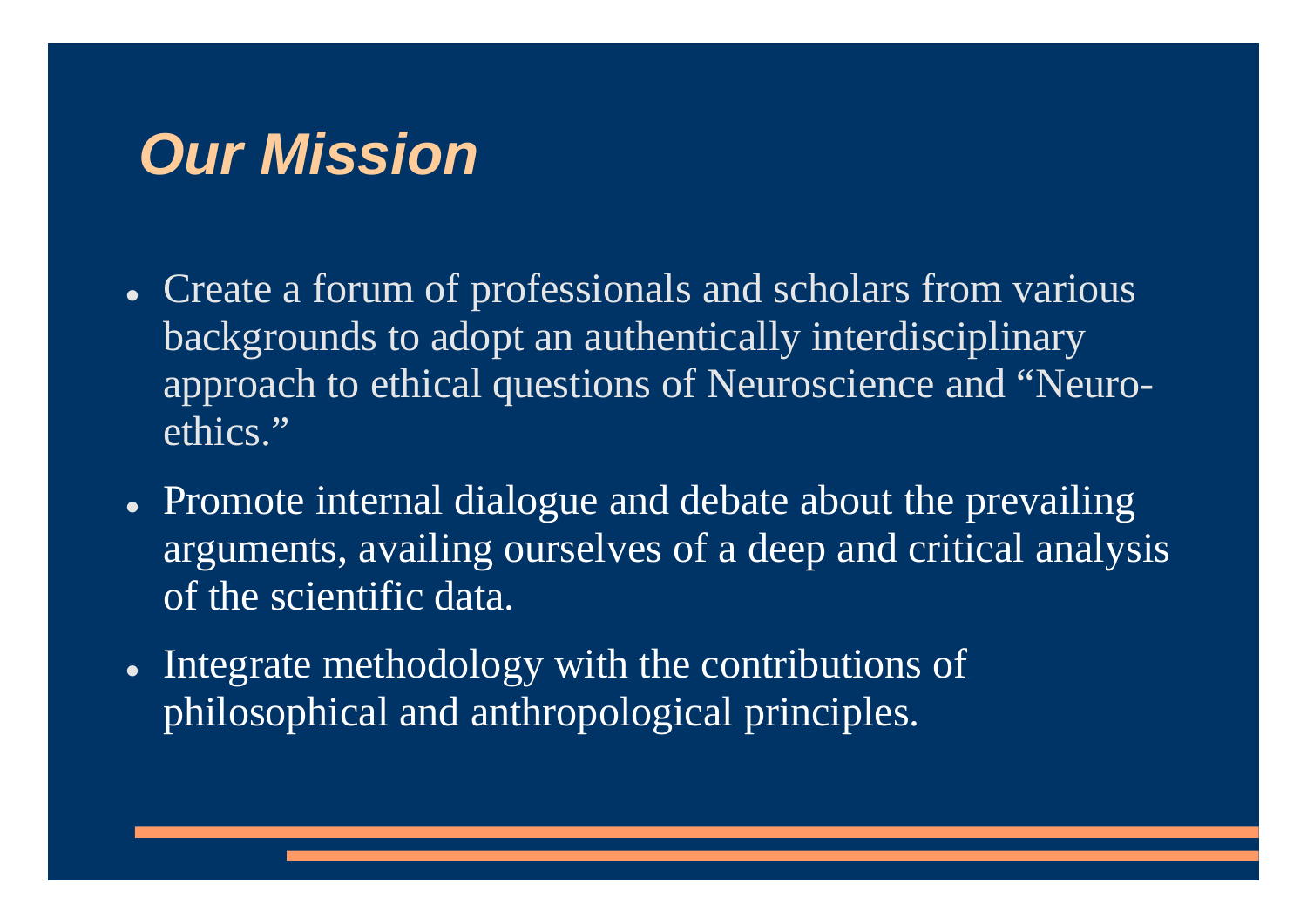- Research forms of "integration" of knowledge and their applications, considering that each person is one unit and one totality of biological, psychological, social, and spiritual dimensions, even when fragile, sick or near natural death.
- Ensure that the unrenounceable centrality of the Human Person be adequately developed in studies, research, publications, and in general in the neuroscientific communications, evidencing the risks of possible reductionism.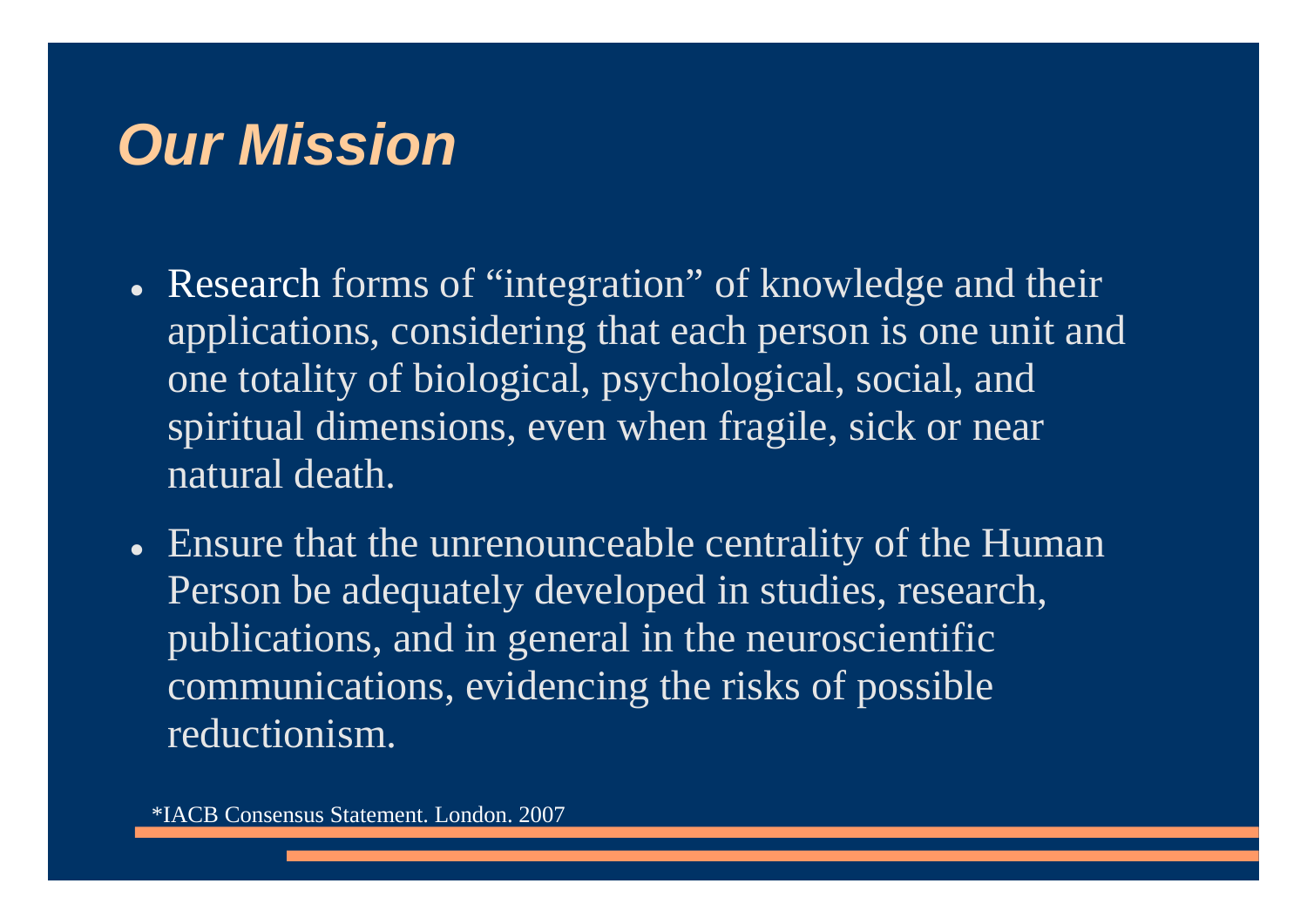- Disseminate proposals and eventual guidelines during conventions and seminars, with publications, etc. privileging a terminology attentive to the intrinsic value and dignity of the Human Person in Neuroscience.
- Create a network for supporting dialogue and exchange, including one on an international level.
- Identify incentives so that cognitive scientists research points of contact between neuroscience and a philosophical-anthropological vision centered on the Human Person.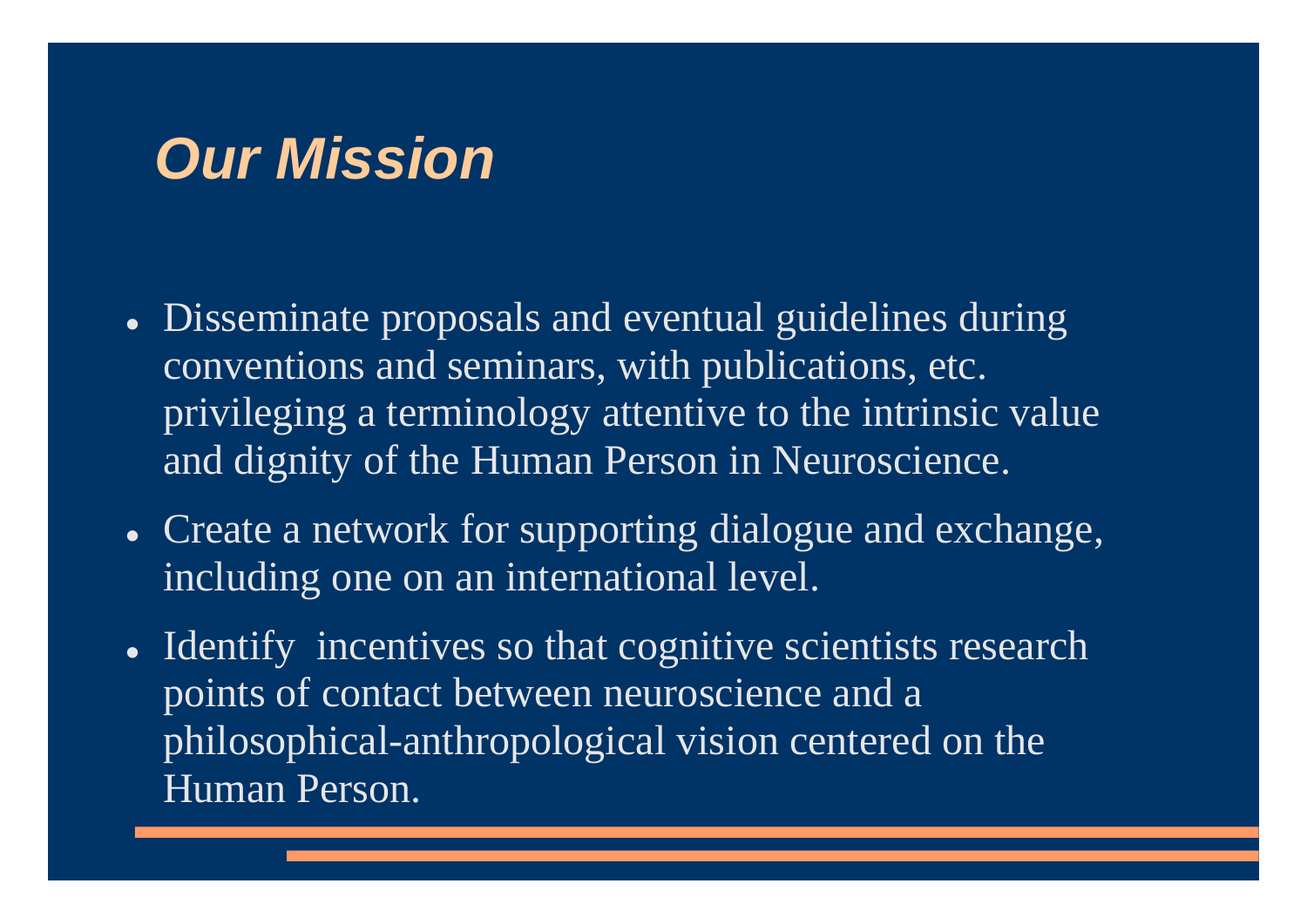

Above All, to recognize *Charity in Truth* the "principal propulsive force" Of our efforts!

\*Benedetto XVI. *Caritas in Veritate.* Libreria Editrice Vaticana. 2009, page 3.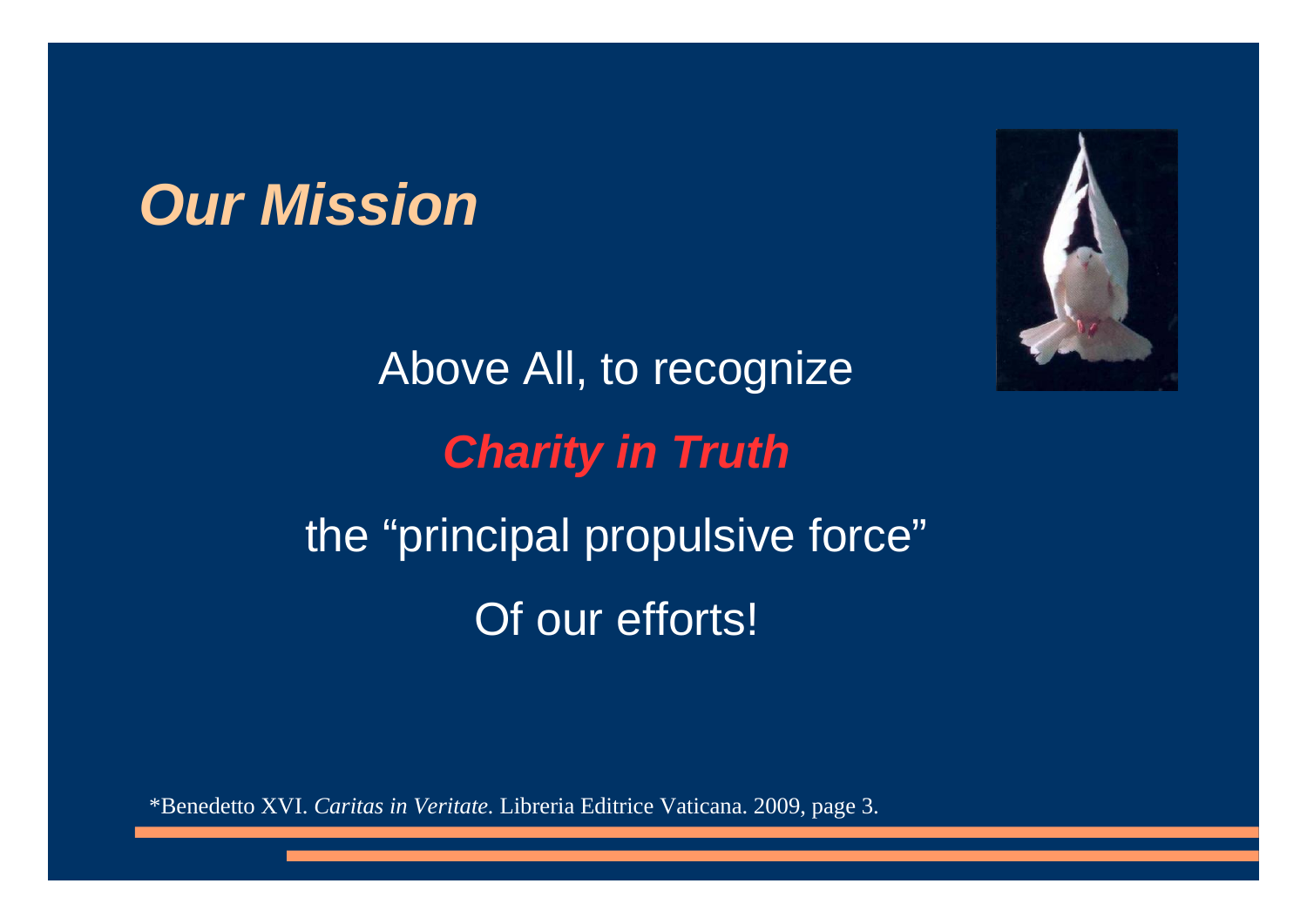### *Consciousness*

- **Defined as awareness of oneself and one's surroundings.**
- **Studied with the empirical ("scientific") method.**
- **A theme spoken of by philosophers and dear to journalists as well!**



Pablo Picasso, *"Woman in white"* (1923). Metropolitan Museum, NY.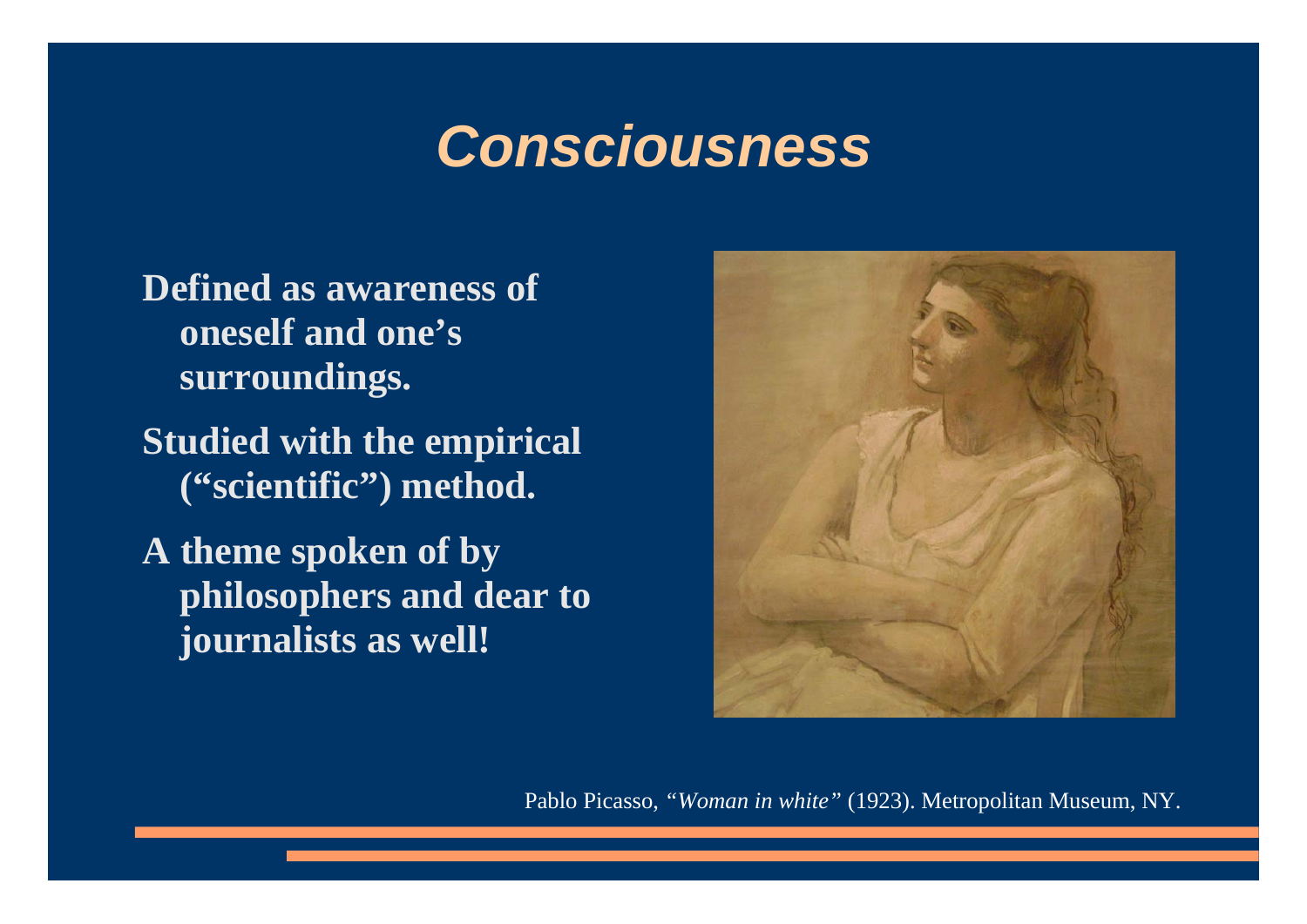### *Dignity of the Human Person*

 $\bullet$ **Necessary Concept** "We feel that it is not an arbitrary, accidental, accessory, serves us as judicial criteria; in the or unjustified idea."  $\bullet$ **• Advantageous Concept** "A profound sense of human dignity interests of all, we consent to establish a trans-cultural ethic."

Da: Mette Lebech. Faculty of Philosophy, National University of Ireland, Maynooth. *On the Problem of Human Dignity*. Orbis Phaenomenologicus. 2009.